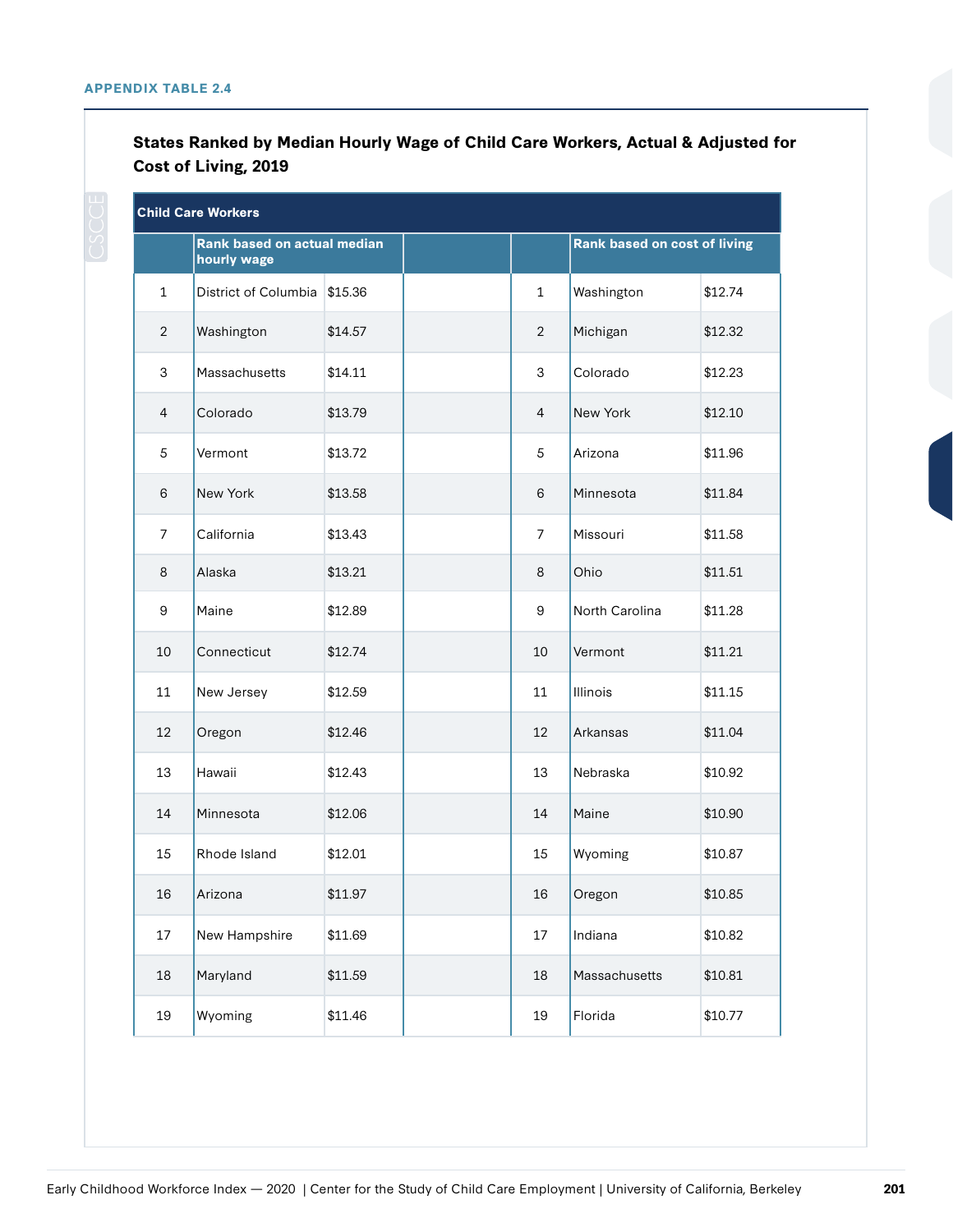## **States Ranked by Median Hourly Wage of Child Care Workers, Actual & Adjusted for Cost of Living, 2019**

| <b>Child Care Workers</b> |                                            |         |  |    |                                     |         |
|---------------------------|--------------------------------------------|---------|--|----|-------------------------------------|---------|
|                           | Rank based on actual median<br>hourly wage |         |  |    | <b>Rank based on cost of living</b> |         |
| 20                        | North Dakota                               | \$11.44 |  | 20 | Virginia                            | \$10.77 |
| 21                        | Illinois                                   | \$11.16 |  | 21 | North Dakota                        | \$10.70 |
| 22                        | Michigan                                   | \$11.13 |  | 22 | Wisconsin                           | \$10.66 |
| 23                        | Nebraska                                   | \$11.12 |  | 23 | Tennessee                           | \$10.65 |
| 24                        | Virginia                                   | \$10.96 |  | 24 | Montana                             | \$10.63 |
| 25                        | Florida                                    | \$10.87 |  | 25 | Kentucky                            | \$10.60 |
| 26                        | Montana                                    | \$10.84 |  | 26 | Pennsylvania                        | \$10.59 |
| 27                        | Pennsylvania                               | \$10.69 |  | 27 | Texas                               | \$10.47 |
| 28                        | Wisconsin                                  | \$10.66 |  | 28 | New Jersey                          | \$10.38 |
| 29                        | Ohio                                       | \$10.65 |  | 29 | West Virginia                       | \$10.29 |
| 30                        | North Carolina                             | \$10.62 |  | 30 | Kansas                              | \$10.28 |
| 31                        | Nevada                                     | \$10.62 |  | 31 | Idaho                               | \$10.14 |
| 32                        | Delaware                                   | \$10.60 |  | 32 | Utah                                | \$10.09 |
| 33                        | Utah                                       | \$10.47 |  | 33 | California                          | \$10.06 |
| 34                        | Missouri                                   | \$10.45 |  | 34 | Mississippi                         | \$10.05 |
| 35                        | Indiana                                    | \$10.31 |  | 35 | Georgia                             | \$10.03 |
| 36                        | Kansas                                     | \$10.20 |  | 36 | Connecticut                         | \$10.00 |
| 37                        | Texas                                      | \$10.15 |  | 37 | South Dakota                        | \$9.94  |
| 38                        | Idaho                                      | \$10.08 |  | 38 | Alaska                              | \$9.92  |